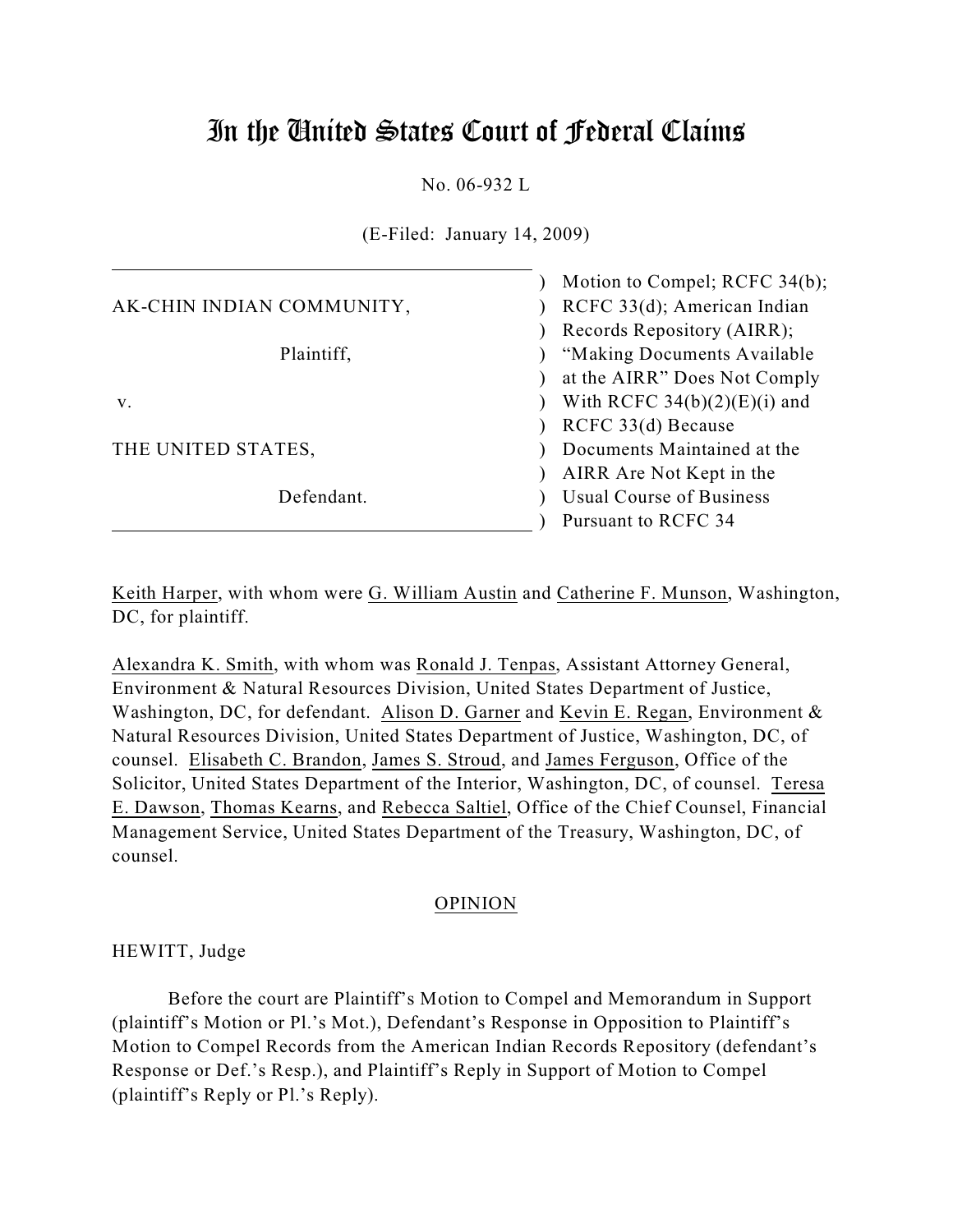### I. Background

#### A. Procedural History

Following the parties' extensive briefing on plaintiff's Motion, the court issued an order GRANTING plaintiff's Motion. Order of Dec. 5, 2008, dkt. no. 81. The court held a telephonic status conference (TSC) with the parties on December 4, 2008 during which the court discussed its reasons for granting plaintiff's Motion, and stated its intention to supplement its December 5, 2008 Order with this opinion in order more thoroughly to discuss the most salient reasons for granting plaintiff's Motion. Transcript of TSC, Dec. 4, 2008 (Tr.), 5:18-19. Further to the TSC, this opinion supplements the court's December 5, 2008 Order granting plaintiff's Motion.

## B. Factual History

 The American Indian Records Repository (AIRR) is "a [f]ederal [r]ecords [c]enter .... built ... to preserve and protect Indian trust records and to accommodate research of those records." Def.'s Resp. 2. The AIRR is located in Lenexa, Kansas. Id. The boxes of documents stored at the AIRR are "indexed using the Box Index Search System ('BISS')," an "off-the-shelf commercial software package," that captures "information about the source, files, and documents in [each] box [which information is subsequently] entered into the BISS database." Def.'s Resp. 4. Researchers at the AIRR run queries in the BISS database to search for documents stored at the AIRR. Id.

On May 30, 2008 plaintiff "served two sets of production requests for document production . . . and its first set of interrogatories on Defendant." Pl.'s Mot. 3. The government served its responses on August 29, 2008. Id. Defendant responded to plaintiff's discovery requests by "making documents available for inspection at the AIRR." Def.'s Resp. 1. Specifically, defendant responded to plaintiff's requests for production, stating, in part, "Defendant will make potentially responsive, non-privileged documents available to Plaintiff for inspection at the AIRR." See, e.g., Pl.'s Mot. Exhibit (Ex.) C (Defendant's Responses to Plaintiff Ak-Chin Indian Community's First Request for Production of Documents) 6 (defendant's response to Request No. 1). Defendant responded to each of plaintiff's interrogatories stating, in part, "[A]s to records maintained at the AIRR, potentially relevant boxes of records from which the answer may be derived or ascertained are as set forth in the BISS query results that will be produced to Plaintiff." See, e.g., Pl.'s Mot. Ex. C (Defendant's Responses to Plaintiff's First Set of Interrogatories) 51 (defendant's response to Interrogatory No. 8). Plaintiff filed a motion to compel, contending that defendant's responses are insufficient and that defendant should be required to "produce . . . responsive documents to [plaintiff] and to organize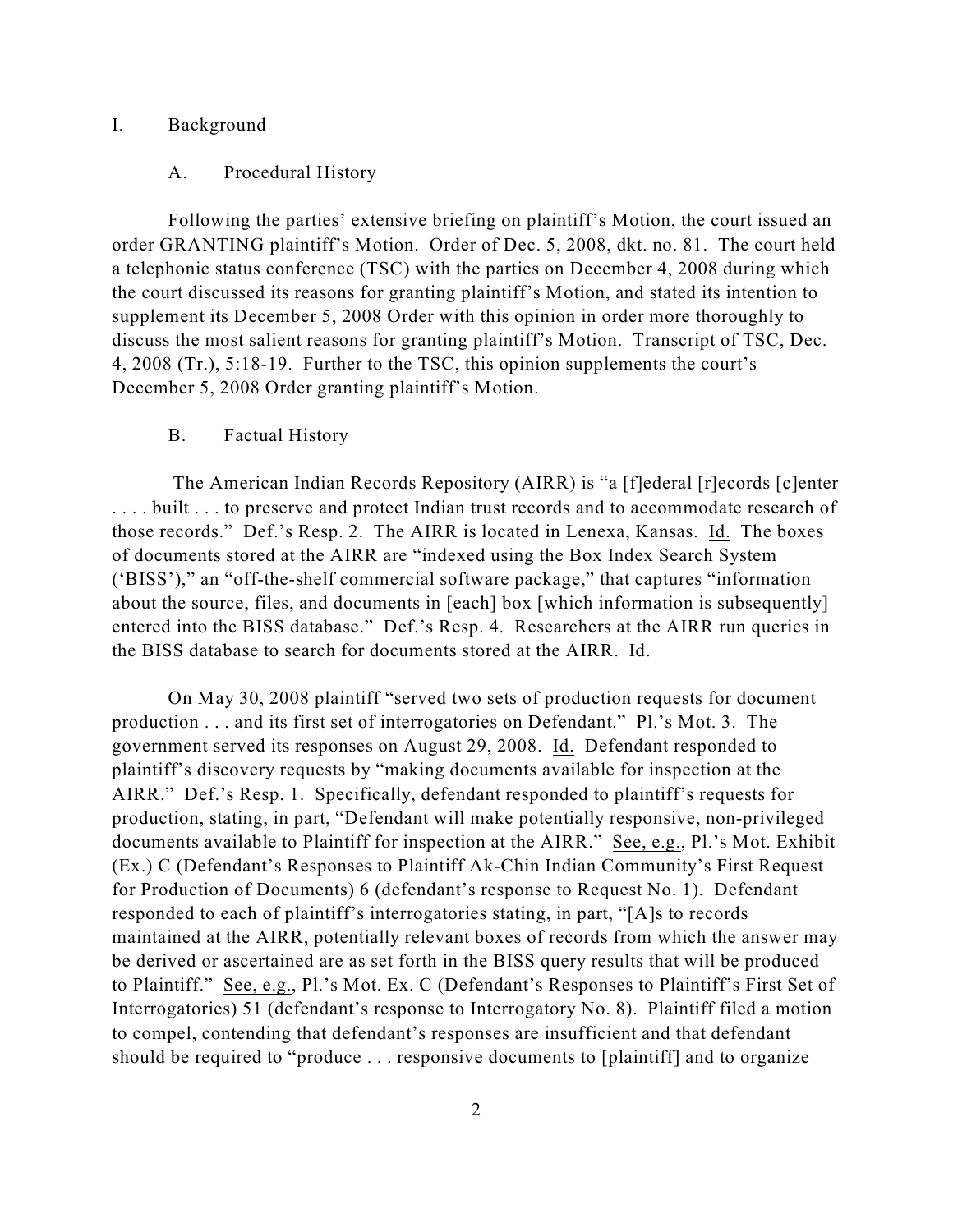and label such documents to correspond to the categories in [plaintiff's] requests, as required by [Rule 34 of the Rules of the United States Court of Federal Claims (RCFC)]." Pl.'s Mot. 23.

#### II. Discussion

 Defendant responded to plaintiff's document production requests and interrogatories by "making documents available for inspection at the AIRR." Def.'s Resp. 1. For the following reasons, defendant's reliance on RCFC  $34(b)(2)(E)(i)^{1}$  and RCFC 33(d) in order to justify its response to plaintiff's discovery requests is improper. See id.

A. Documents at the AIRR Are Not Maintained in the Ordinary Course of Business Pursuant to RCFC 34

RCFC 34 requires that "[a] party must produce documents as they are kept in the usual course of business or must organize and label them to correspond to the categories in the request." RCFC  $34(b)(2)(E)(i)$ . Under RCFC 34, the producing party has the option of electing one of the two options for production authorized by the Rule. See, e.g., In re Adelphia Comm. Corp. (In re Adelphia), 338 B.R. 546, 550-52 (Bankr. S.D.N.Y. 2005) (discussing the application of Federal Rule of Civil Procedure (FRCP)  $34(b)$ ).<sup>2</sup> Because documents stored at the AIRR are not maintained "in the usual course of business," RCFC 34(b)(2)(E)(i), defendant's reliance on the first clause of RCFC  $34(b)(2)(E)(i)$  is improper. Defendant cannot comply with the requirements of RCFC  $34(b)(2)(E)(i)$  by making documents at the AIRR available to plaintiff for inspection.

Before being shipped to the AIRR, plaintiff's records were maintained at the Pima Agency Office in Sacaton, Arizona, the Western Regional Office in Phoenix, Arizona, and the Land Title and Records Office in Albuquerque, New Mexico. Pl.'s Mot. 6. In

 $<sup>1</sup>$  The parties' briefing referred to Rule 34(b) of the Rules of the United States Court of</sup> Federal Claims (RCFC). The court notes that the language that previously appeared in RCFC 34(b) now appears in the text of RCFC 34(b)(2)(E)(i).

 $<sup>2</sup>$  In re Adelphia Comm. Corp., 338 B.R. 546, 550-52 (Bankr. S.D.N.Y. 2005), analyzes</sup> the application of Federal Rule of Civil Procedure (FRCP) 34(b). The pertinent language of RCFC 34(b)(2)(E)(i) is identical to the corresponding provision of FRCP 34(b), as amended in 1980. The Federal Circuit has stated that an examination of the "the general federal law interpreting the corresponding Federal Rule of Civil Procedure [is] persuasive" in the interpretation of the RCFC. Wheeler v. United States, 11 F.3d 156, 157 n.1 (Fed. Cir. 1993).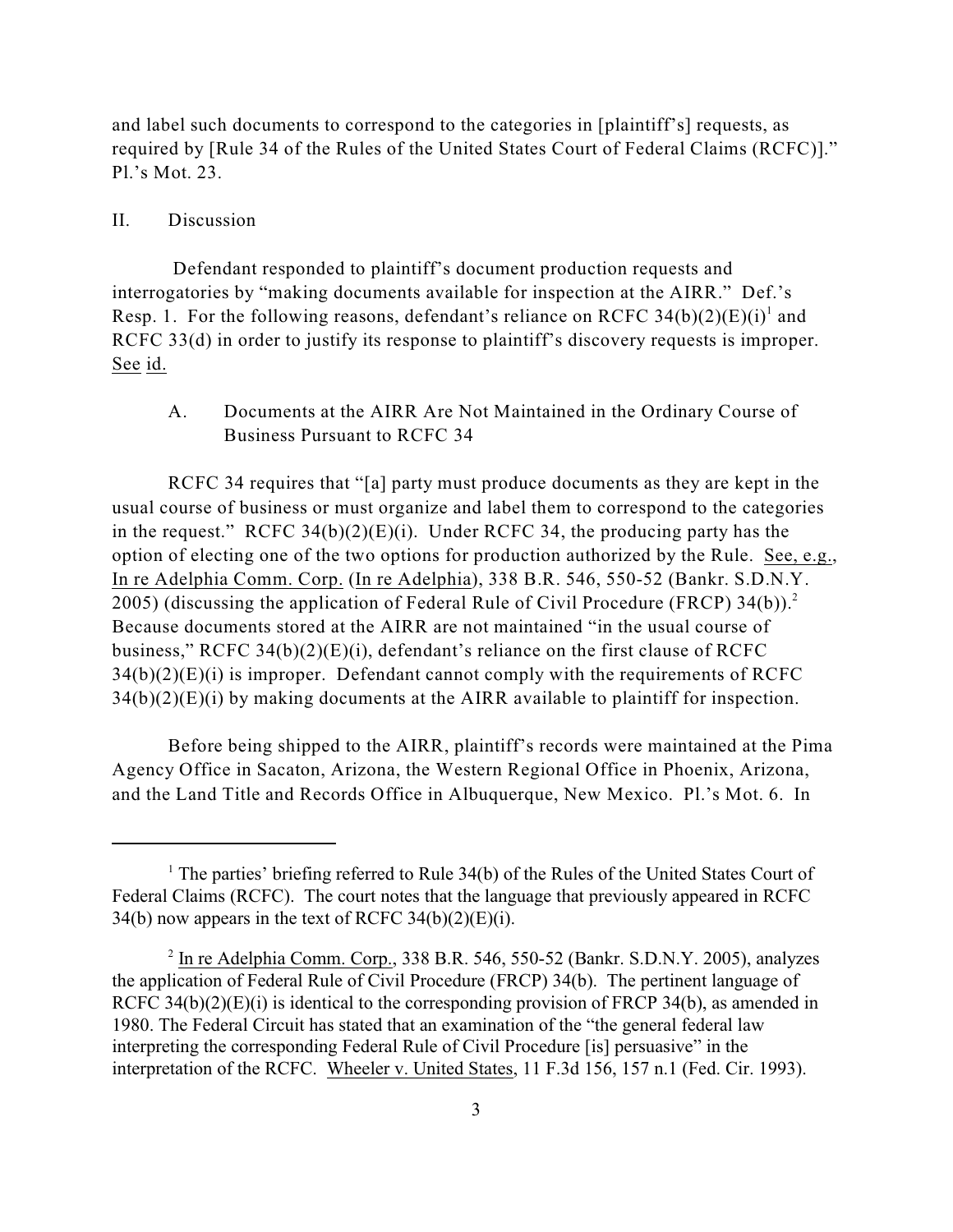2007, the Office of Trust Records (OTR) moved plaintiff's records from the Pima Agency Office in Sacaton, Arizona, to the AIRR in Lenexa, Kansas. Pl.'s Mot. Ex. F (Oct. 16, 2008 Abeita Declaration) ¶ 18.

In preparation for their transport to the AIRR, plaintiff's documents were substantially rearranged and co-mingled with the documents of at least one other Tribe. See Pl.'s Mot. 6-8. According to the Director of the OTR, defendant's procedures for transporting files include placing the transported files chronologically by year, separating trust records from non-trust records, and arranging the files by case number or alphabetically by name. Pl.'s Mot. Ex. F (Oct. 16, 2008 Abeita Declaration) Attachment C (Indian Affairs Records Management Manual) 7-8. In addition, file folders are organized by record series, a designation which "organize[s] records by program and subject matter." Pl.'s Mot. Ex. K (May 8, 2008 Abeita Declaration) ¶ 6. Representatives of the OTR re-order the files in local agency offices by record series "so records within the same record series are kept together when shipped to the AIRR." Def's Resp. 10. The Director of OTR further explains that, "[w]hen preparing records for shipment to and storage at the AIRR, if file folders from different record series have been co[-]mingled, [OTR's contractor] will sort the file folders in accordance with the record series [established by the Indian Affairs Records Schedule (IARS)]." Pl.'s Mot. Ex. K (May 8, 2008 Abeita Declaration) ¶ 6. Therefore, "[i]n the course of this sorting process, files from differing file cabinets [at the agency office] that fell within the same record series [established by IARS] could be combined, while files falling in different record series which may have been boxed together for storage would be sorted by record series, and could end up in different boxes." Id. As a result, "[I]t can be difficult to trace where a file folder was originally stored." Id.

Significantly, defendant's procedures for preparing documents for storage at the AIRR do not require that files from each agency office be separated and stored by Tribe. Pl.'s Reply 6; see also Def.'s Resp. Attachment 1 (Nov. 14, 2008 Abeita Declaration) Ex. D (Indian Affairs Records Management Manual) passim. Therefore, "[plaintiff's] records maintained at the Pima Agency – along with those of the Gila River Indian Community as well – may well have ended up being shipped to [the AIRR] in the same boxes." Pl.'s Reply 6. As a result of the significant reorganization of the files undertaken in preparation for transporting the files from the agency office to the AIRR, the documents are "irrevocably shuffled around and placed in a different order than they had been kept while being actively used by agency personnel." Pl.'s Mot. 7.

Once the documents are disassembled from their filing system at the agency office and reorganized to comport with the filing system at the AIRR, they are no longer kept "in the usual course of business," RCFC 34(b)(2)(E)(i). "[S]tored documents are not kept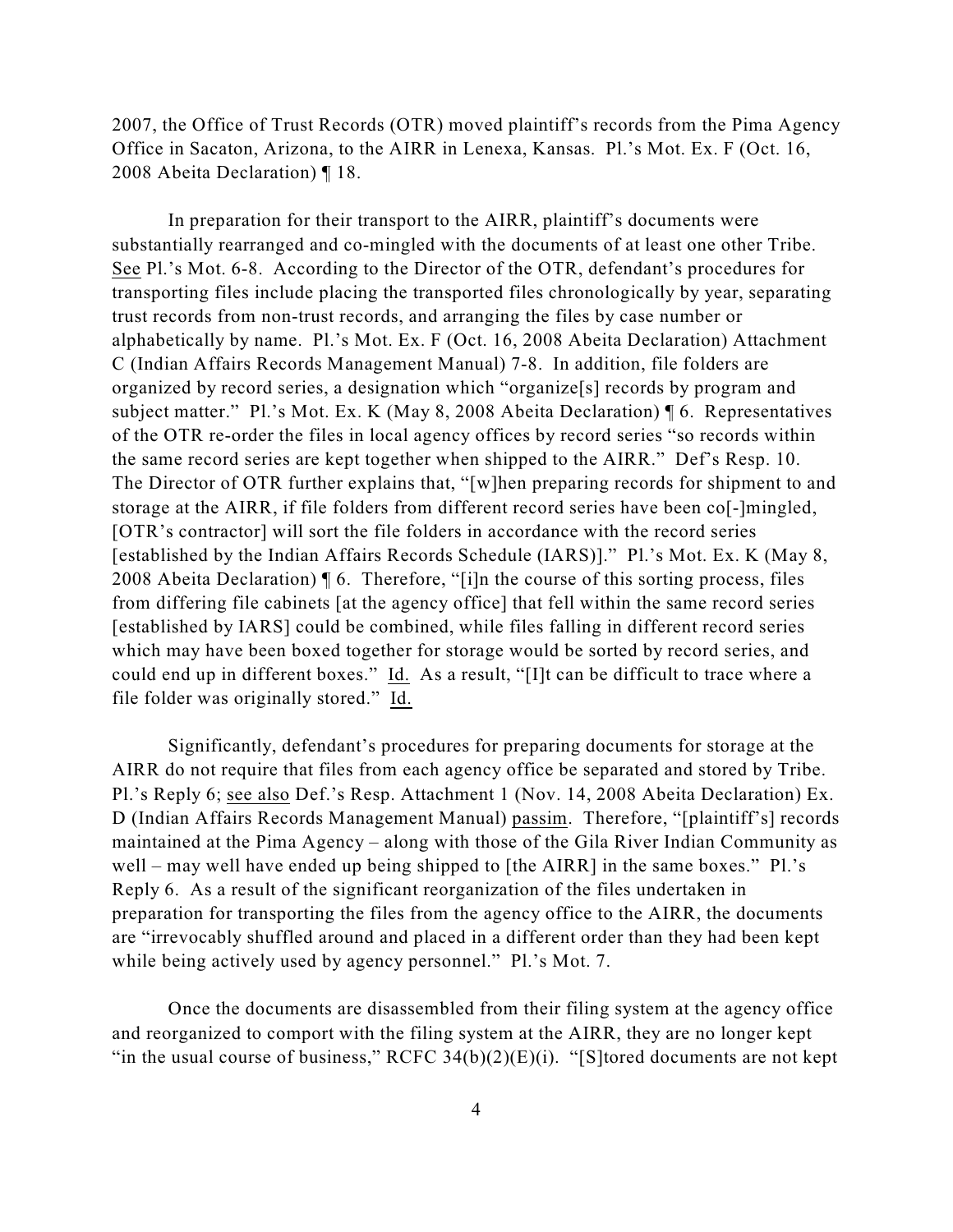in the usual course of business within the meaning of [Rule 34(b)]." In re Sulfuric Acid Antitrust Litig. (In Re Sulfuric Acid), 231 F.R.D. 351, 363 (N.D. Ill. 2005). Documents in storage "are no longer kept in the 'usual course' of business, they are kept in the usual course of 'storage,' and the option granted by the first clause of Rule 34(b) no longer exists. That leaves the producing party with the obligation to 'organize and label' the documents to correspond to the document requests." Id. (citation omitted).

Nevertheless, there are some circumstances in which production of documents as they are kept in storage is proper under RCFC 34(b). In order to be proper, "the discovered party must . . . show that the way in which the documents are kept [in storage] has not changed from how they were kept in the usual course of business." Id. These circumstances do not exist in this case. As discussed above, the testimony of people familiar with the organization of documents as they were originally kept and how the documents are organized in storage, demonstrates that the documents undergo significant reorganization in preparation for their storage at the AIRR. See id. (discussing that testimony of persons familiar with the manner in which documents are filed and stored is sufficient to evaluate whether the producing party has met the evidentiary burden of proving that production of documents as they are kept in storage is proper under Rule 34(b)). Therefore, here, as in In re Sulfuric Acid, defendants have not made the requisite showing of consistency between the manner in which documents are maintained at the agency office and the filing system at the AIRR, a showing which is necessary in order properly to invoke the option of granting the discovering party access to documents under the first clause of RCFC  $34(b)(2)(E)(i)$ . See id.

In its response, defendant relies on In re Adelphia which states that "in order to satisfy the requirements of Rule 34(b), any archived documents produced must be thoroughly indexed, the boxes accurately labeled and the depository kept in good order." In re Adelphia, 338 B.R. at 551; Def.'s Resp. 9. Defendant argues that it meets the requirements outlined in In re Adelphia because the files are "indexed, clearly labeled, and well-organized" in accordance with the filing system in place at the AIRR, and are therefore kept in the "usual course of business" pursuant to RCFC 34. Def.'s Resp. 11.

## The court disagrees.

Even under the standard enunciated in In re Adelphia and advocated by defendant, the filing system at the AIRR, and the tools created to search for documents stored at the AIRR, do not facilitate a meaningful review by plaintiff of the documents produced. A pivotal consideration in deciding discovery challenges under Rule 34(b), like plaintiff's in this case, where a large number of documents have been produced based on an "as they are kept in the usual course of business" election is whether the filing system for the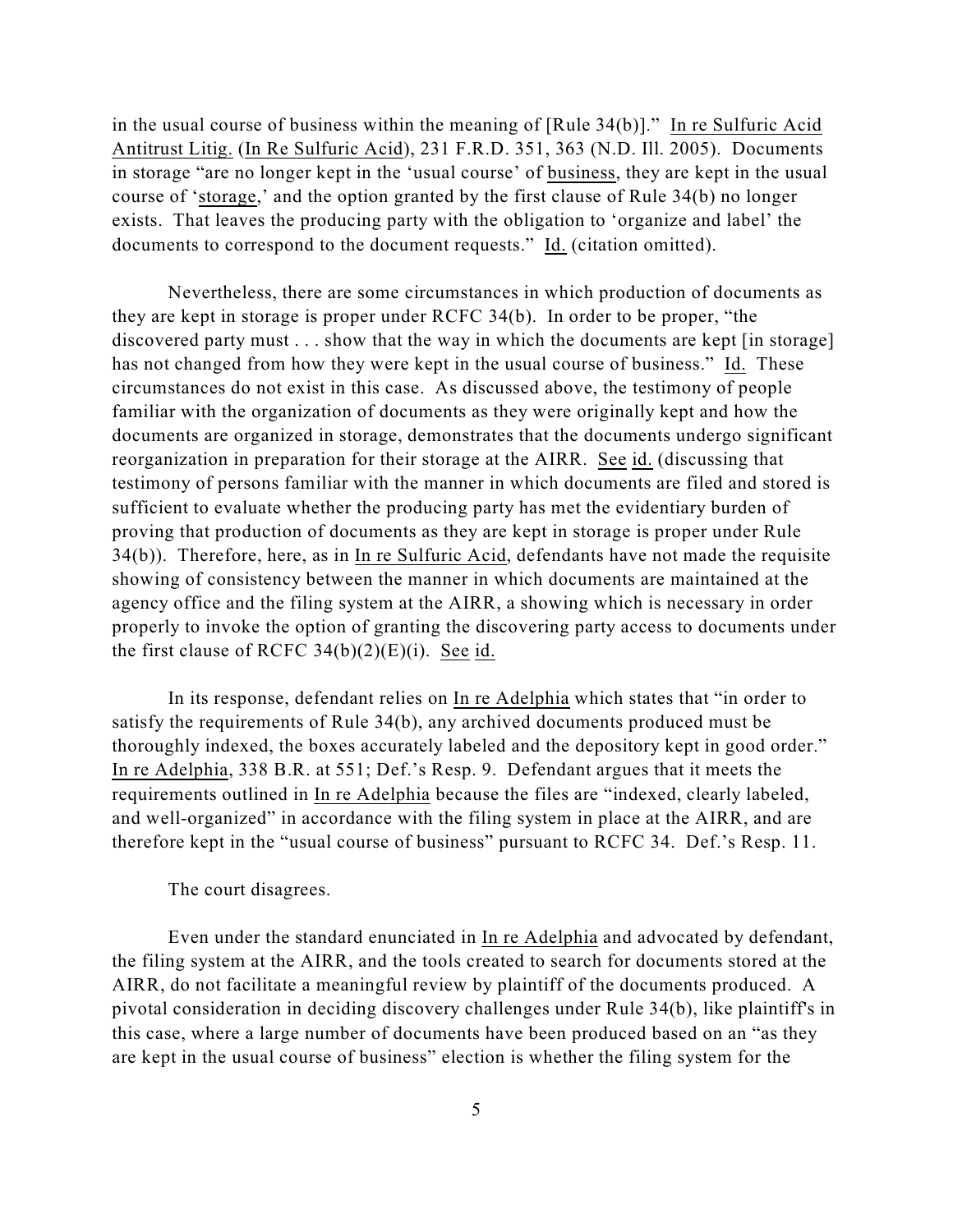produced documents "is so disorganized that it is unreasonable for the [party to whom the documents have been produced] to make [its] own review." Natural Res. Def. Council, Inc. v. Fox, 1996 WL 497024, \*5 n. 3 (S.D.N.Y. 1996); see Wagner v. Dryvit Sys., Inc., 208 F.R.D. 606, 610-11 (D. Neb. 2001) ("[P]roducing large amount of documents in no apparent order does not comply with a party's obligation under Rule 34."); Rowlin v. Ala. Dep't of Pub. Safety, 200 F.R.D. 459, 462 (M.D. Ala. 2001) (finding that producing party may elect how to produce its records "provided that the records have not been maintained in bad faith"); Kozlowski v. Sears, Roebuck & Co., 73 F.R.D. 73, 76 (D. Mass. 1976) (stating that a party "may not excuse itself from compliance with Rule 34 . . . by utilizing a system of record-keeping which conceals rather than discloses relevant records, or makes it unduly difficult to identify or locate them, thus rendering the production of the documents an excessively burdensome and costly expedition"). Here, unlike the situation described in Renda Marine, Inc. v. United States (Renda Marine), the propounding party has in fact alleged that the producing party's filing system is "'so disorganized'" that the propounding party is unable meaningfully to review documents. Cf. Renda Marine, 58 Fed. Cl. 57, 64 (2003) (stating that "defendant has made no allegation that plaintiff's filing system is 'so disorganized' that defendant is unable to review the documents").

The facts in this case are easily distinguished from the facts in In re Adelphia itself where the boxes of documents were "thoroughly indexed" and "organized by department and labeled as to content." In re Adelphia, 338 B.R. at 551. The documents at the AIRR are not indexed on a "document-by-document level." Def.'s Resp. Attachment 3 (Nov. 7, 2008 Dunne Declaration) ¶ 8. The BISS index does not provide for documents to be labeled by Tribe at the file level. Def.'s Resp. Attachment 2 (Nov. 14, 2008 Mills Declaration) Ex. A (OTR Box Indexing Manual) 10-12. As a result, search queries on the BISS database will be able to determine only "boxes most likely to contain responsive documents[,] . . . boxes least likely to contain responsive documents[,] . . . and . . . boxes requiring further analysis in order to make a determination about whether or not to search." Def.'s Resp. Attachment 3 (Nov. 7, 2008 Dunne Declaration) ¶ 8. Plaintiff's own searches using the BISS database have proven unwieldy and unhelpful. For example, each of plaintiff's searches on the BISS system, using plaintiff's Tribal Code and Tribal Name, have resulted in a different number of boxes identified as containing potentially responsive documents. See Pl.'s Reply 12 ("The search by [plaintiff's] Tribal Code rendered 237 boxes of documents . . . [and] by the term 'Ak-Chin' [rendered] 83 boxes . . . ."). Moreover, according to defendant, once boxes are identified, "the entire content of the box needs to be searched for potentially responsive documents." Def.'s Resp. Attachment 3 (Nov. 7, 2008 Dunne Declaration) ¶ 8. "Searching the content of a box can be a labor[-]intensive process . . . ." Id. Therefore, although defendant has indexed the documents according to the BISS, queries made on the BISS database effectively result in the precise type of "document dump" cautioned against by the In re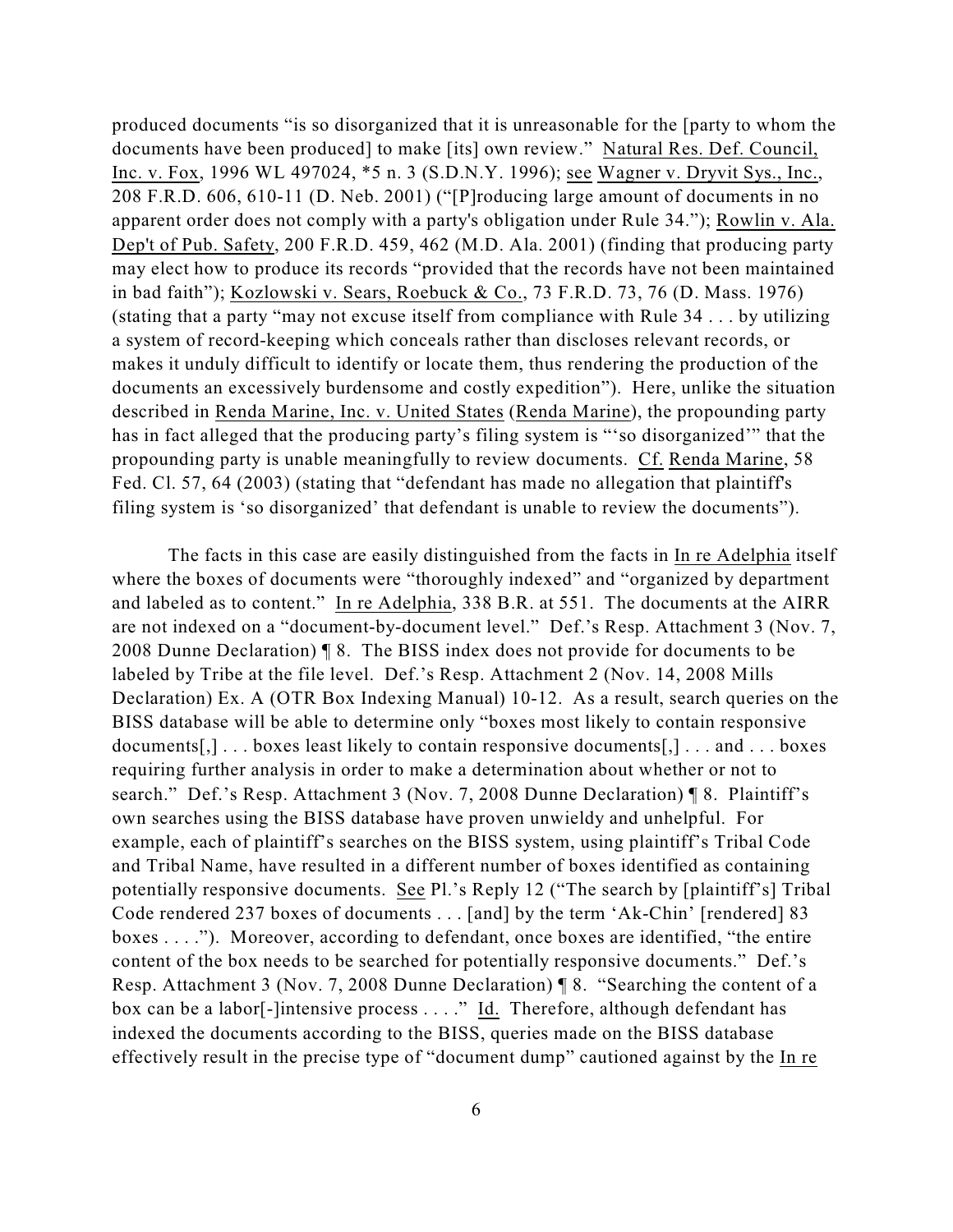Adelphia court. See In re Adelphia, 338 B.R. at 551 ("The Court does not endorse a method of document production that merely gives the requesting party access to a 'document dump,' with an instruction to the party to 'go fish.'") (citations omitted); see also In re Sulfuric Acid, 231 F.R.D. at 364 (discussing that mixing of responsive and nonresponsive documents, "[w]hether intended or not, . . . result[s] [in] the proverbial 'needle in a haystack' . . . that Rule 34 . . . was intended to prevent.") (citation omitted). The court agrees with plaintiff that defendant's indexing system is unreliable and therefore precludes plaintiff from identifying and reviewing responsive documents. See Pl.'s Reply 1.

In addition, a significant factor in the court's analysis in In re Adelphia was that the producing party in that case organized its documents for storage in accordance with "official directives and document retention protocols." In re Adelphia, 338 B.R. at 551. Defendant's reliance on In re Adelphia is inapposite because in this case defendant did not comply with its own procedures for retention of Indian records stored at the AIRR. On September 12, 2003 the United States Department of the Interior (Interior) and the National Archives and Records Administration (NARA) entered into a Memorandum of Understanding (MOU) "to consolidate all inactive Indian Records in the possession of the [Bureau of Indian Affairs] and the [Office of the Special Trustee for American Indians] and related Interior fiduciary trust records" at the AIRR in Lenexa, Kansas. Pl.'s Mot. Ex. F (Oct. 16, 2008 Abeita Declaration) ¶ 3.

Pursuant to the MOU, NARA has the responsibility to:

Preserve the integrity of the Tribal Records by maintaining separate collections for each Tribe within the AIRR records collection. This includes storing the Tribal Records by Tribe with an identifier Tribe that distinguishes the Tribal Records from one another . . . . This also includes storing the Tribal Records by Tribe in a separate physical location that, at a minimum, is cordoned off from any other record holdings and clearly marked as the records of that Tribe.

Def.'s Resp. Attachment 1 (Nov. 14, 2008 Abeita Declaration), Ex. A (MOU between Interior and NARA) Art. III,  $\S$  A.3. The court agrees with plaintiff that the procedures that have been implemented to store the records at the AIRR, and the corresponding BISS index, fail to comply with the MOU. See Pl.'s Reply 10. For example, the Tribal Code, a three-digit numeric code assigned by Interior to each tribe, is not a required field in the BISS. Pl.'s Mot. Ex. G (BISS Box Selection Refinement Procedures) 2. Similarly, the numeric code assigned to each agency office is also not a required field in the BISS. Id.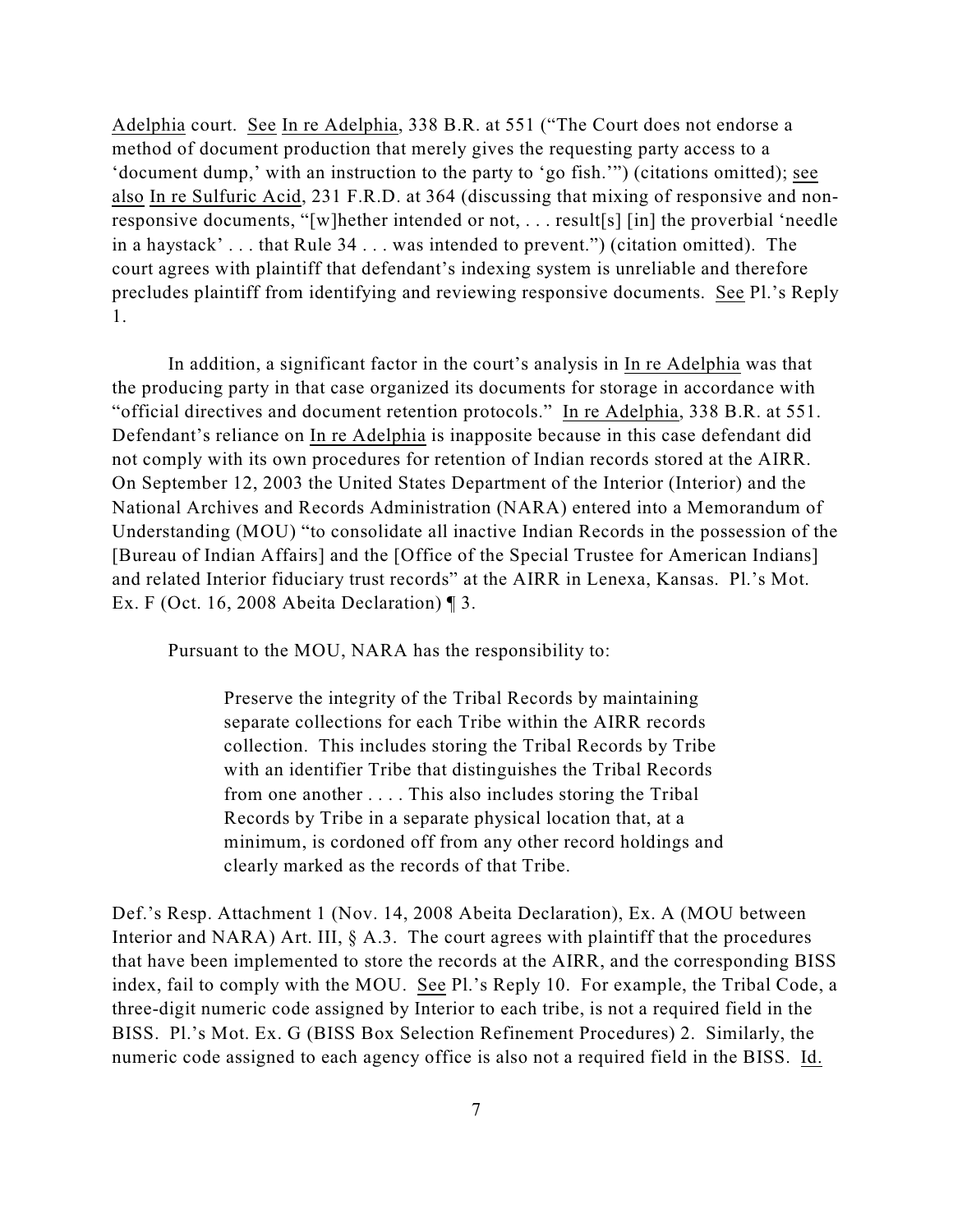"Therefore, . . . it frequently is not possible to tell which tribe or agency relates to the files." Pl.'s Mot. 9. Had the parties to the MOU, Interior and NARA, complied with the MOU, "the BISS would have captured [the information identifying records by Tribe] for [plaintiff] . . . [to] be able to locate boxes containing its trust records at the AIRR." Pl.'s Reply 10. The court agrees with plaintiff that this system "stands in stark contrast to how documents are generally held in the ordinary course of business, when the tribe and agency are easily discernable." See Pl.'s Mot. 9. Perhaps most importantly, defendant's deviation from the procedures delineated in the MOU is easily distinguishable from the conduct of the producing party in the case upon which defendant heavily relies, where the producing party in that case complied with official directives. See In re Adelphia, 338 B.R. at 551-52 (holding that defendant's stored documents were held in the usual course of business for purposes of Rule 34(b) where the records were kept "pursuant to official directives").

Once plaintiff's documents have been prepared for transfer to the AIRR, they are no longer kept in the usual course of business required by RCFC  $34(b)(2)(E)(i)$ . See In re Sulfuric Acid, 231 F.R.D. at 363. Moreover, the filing system at the AIRR, and the tools created to search for documents stored at the AIRR, do not facilitate a meaningful review by plaintiff of the documents produced. Therefore, defendant cannot meet its discovery obligations by electing to make the documents at the AIRR available to plaintiff. In order to comply with the discovery rules, defendant must produce the documents, "organize[d] and label[ed] . . . to correspond to the categories in [plaintiff's] requests." RCFC  $34(b)(2)(E)(i)$ .

## B. Defendant Does Not Properly Invoke RCFC 33(d)

In lieu of providing a direct answer to an interrogatory, RCFC 33(d) gives the responding party the option to produce business records "if the burden of deriving or ascertaining the answer [from the business records produced] will be substantially the same for either party." RCFC 33(d). RCFC 33(d) further states that the responding party must "specify[] the records that must be reviewed, in sufficient detail to enable the interrogating party to locate and identify them as readily as the responding party could." RCFC 33(d)(1). Defendant does not meet the requirements properly to rely upon RCFC  $33(d)$ .

Defendant has not shown that "the burden of deriving or ascertaining the answer [from the business records produced] will be substantially the same for either party." RCFC 33(d). First, and perhaps most importantly in this case, it is inherently impossible for plaintiff to undergo discovery at the AIRR without defendant having first reviewed the potentially responsive documents for privilege or confidentiality. The court in In re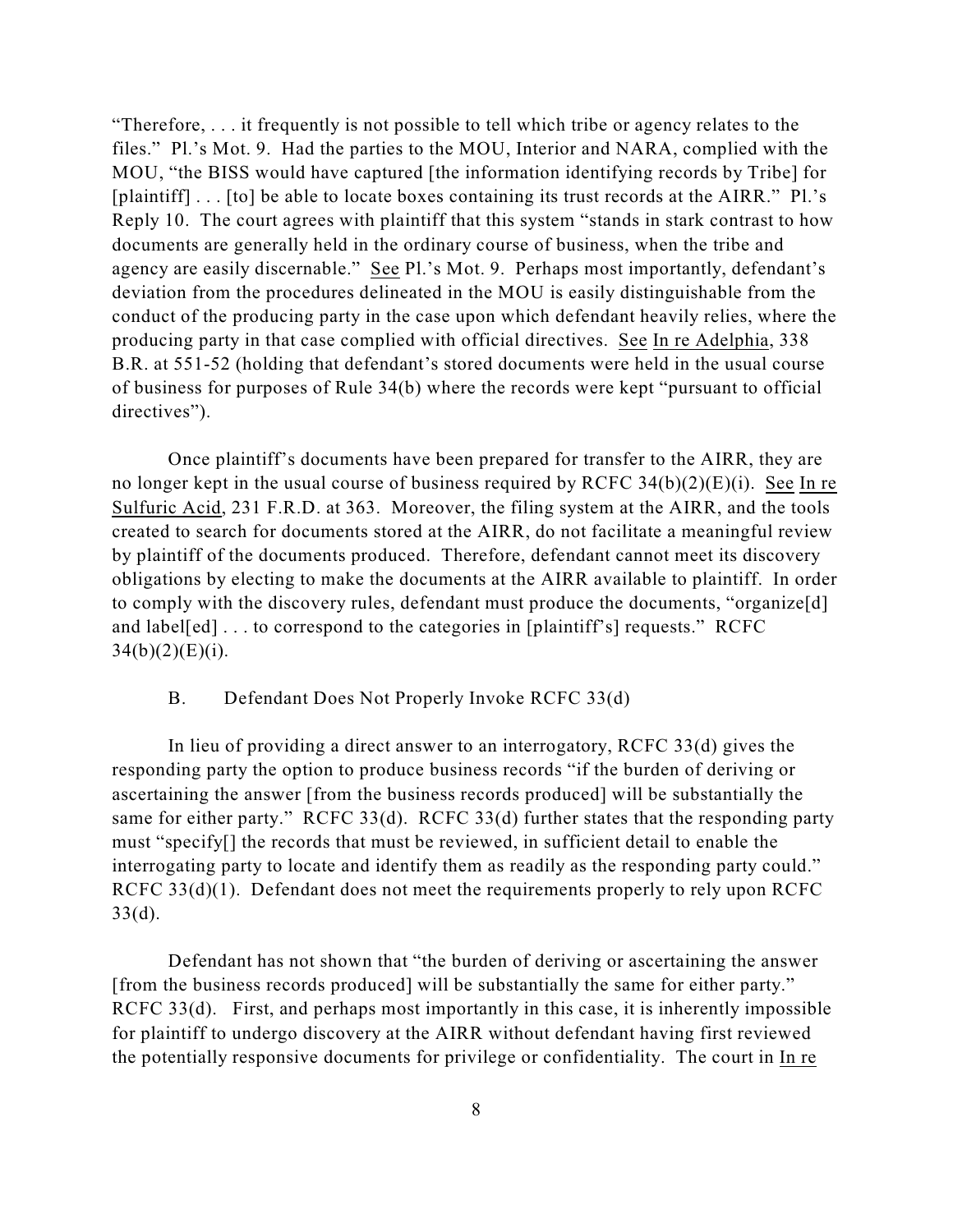Sulfuric Acid found that the burden on the producing party to review the documents produced was "not as great [as the burden on the requesting party], since the [producing party was] more familiar with the documents than the [requesting party]." In re Sulfuric Acid, 231 F.R.D. at 366. Here, plaintiff has no familiarity with what documents defendant may or may not consider privileged or confidential. It would therefore be not only more burdensome, but impossible, for plaintiff to identify answers to interrogatories amongst documents that may be responsive but have not been first reviewed by defendant for privilege or confidentiality.

In addition, defendant is not only more familiar with the documents that it stores at the AIRR, defendant is also much more familiar with the tools used to identify potentially responsive documents. Defendant itself created the BISS database. Def.'s Resp. Attachment 3 (Nov. 7, 2008 Dunne Declaration) ¶ 5. Defendant employs research staff at the AIRR who have a working knowledge of the software associated with the BISS. Def.'s Resp. Attachment 4 (Nov. 14, 2008 Ramirez Declaration) ¶¶ 1, 4. Defendant also contracts with a public accounting firm which routinely performs searches for documents stored at the AIRR. Def.'s Resp. Attachment 3 (Nov. 7, 2008 Dunne Declaration) ¶¶ 2-3.

Even if defendant had made the threshold showing that the burden of deriving answers to plaintiff's interrogatories would be substantially the same for either party, defendant does not meet the specificity requirement of RCFC  $33(d)(1)$ . "Federal courts have strictly construed [RCFC 33(d)(1)] to require a responding party to specifically direct the requesting party to the documents which contain the answer to the interrogatory." AAB Joint Venture v. United States (AAB Joint Venture), 75 Fed. Cl. 448, 452 (2007). RCFC 33(d)(1) mirrors FRCP 33(d). The Advisory Committee Notes to FRCP 33(d) explain that responding to an interrogatory "by directing the interrogating party to a mass of business records or by offering to make all of [the producing party's] records available" is "an abuse of the option" authorized under FRCP 33. FRCP 33, Notes of Advisory Committee, 1980 Amendment. In this case, defendant has responded to plaintiff's interrogatories by stating, in part, "[A]s to records maintained at the AIRR, potentially relevant boxes of records from which the answer may be derived or ascertained are as set forth in the BISS query results that will be produced to plaintiff." See, e.g., Pl.'s Mot. Ex. C (Defendant's Responses to Plaintiff's First Set of Interrogatories) 51 (defendant's response to Interrogatory No. 8) (emphasis added). It is well established under case law that a broad reference to a set of documents does not meet the specificity requirement of RCFC 33(d). AAB Joint Venture, 75 Fed. Cl. at 452 ( "A simple offer to produce unspecified documents or a general reference to a pile of documents will not suffice. Here, Defendant refers broadly to all documents produced in response to requests for production of documents by Plaintiff. Clearly, Defendant has not met its duty of specificity in order to rely on RCFC 33(d) in answering Plaintiff's